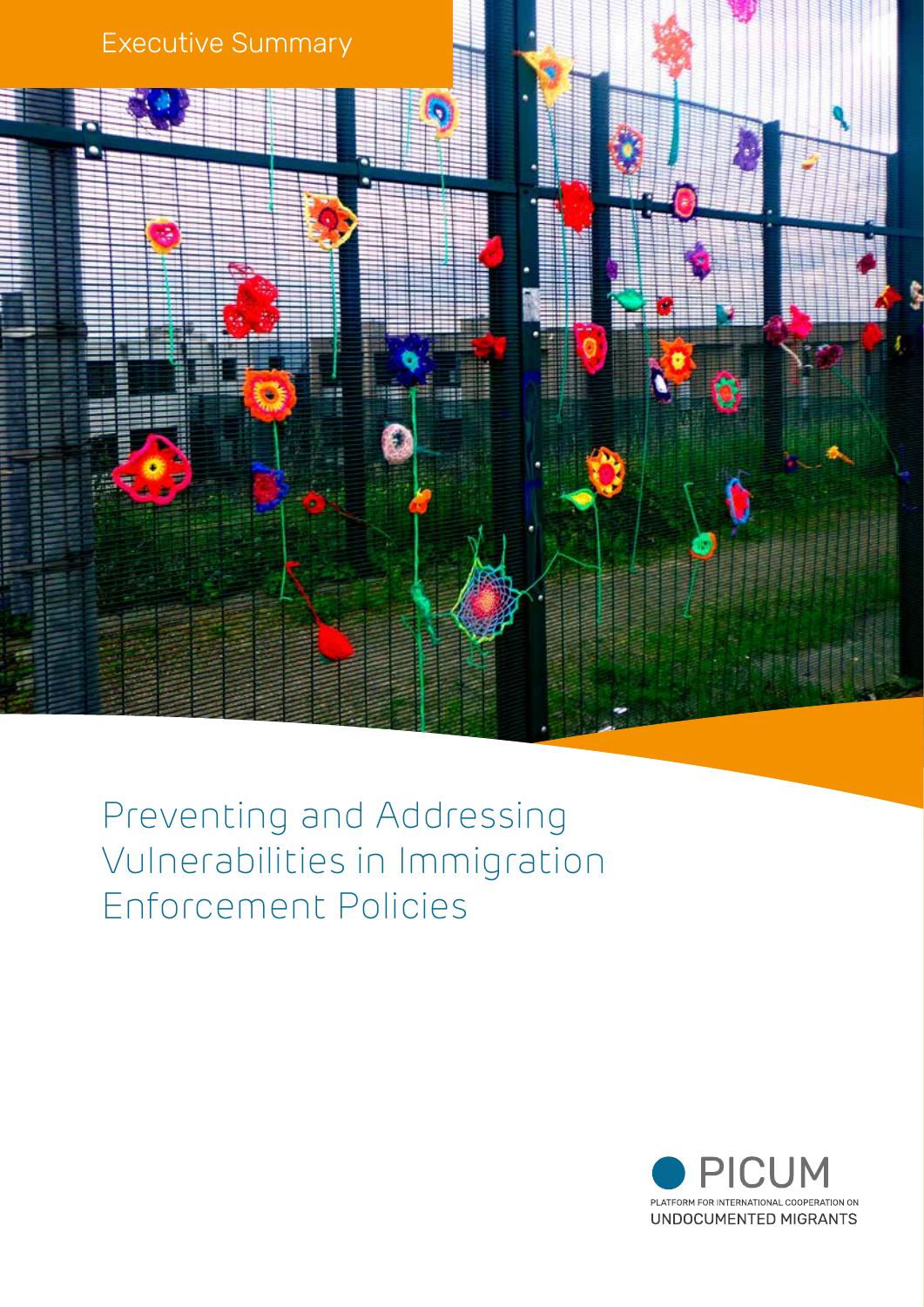# Executive Summary

3 M. von Werthern, K. Robjant, Z. Chui, R. Schon, L. Ottisova, C. Mason and C. (2018)" The impact of immigration detention on mental health: a systematic

- 2 PICUM (2020), "Removed. Stories of hardship and resilience in facing deportation and its aftermath", available here.
- review" in BMC Psychiatry, available here.
- IRC Brook House, August 2010 June 2011" Centre for Criminology University of Oxford, available here.
- A/HRC/20/24, para. 15, available here.

4 M. Bosworth and B. Kellezi, (2012) "Quality of Life in Detention: Result from the Questionnaire Data Collected in IRC Yarl's Wood, IRC Tinsley House, and

5 Special Rapporteur on the human rights of migrants (2 April 2012) "Report of the Special Rapporteur on the human rights of migrants, François Crépeau",

Every year, more than 100,000 people are detained for migration control purposes in the European Union.<sup>1</sup>

Immigration detention places individuals' lives on hold, as people do not know when, or if, they will ever be released.<sup>2</sup> It has a severe impact on mental health, with studies indicating higher incidence of anxiety, depression and post-traumatic stress disorder than among the rest of the population,<sup>3</sup> and an average of very high levels of depression in four out of every five detainees.<sup>4</sup> Moreover, detention is often characterised by insufficient or inadequate access to information and interpreters, violation of procedural safeguards, lack of access to medical care, and isolation, which further place individuals in a situation of vulnerability.<sup>5</sup> Therefore, detention is always a harmful practice, whose negative impact broadly exceeds its purposed objectives. health conditions, disabilities, part experiences of trauma, or age. This report analyses states' legal obligations in relation to immigration detention and vulnerability, and draws concrete recommendations on how to ensure that migration policies refrain from creating or exacerbating situations of vulnerability. It is based on the analysis of the international and European legal framework and a comparative analysis of the law and practice in five European countries: Belgium, Greece, the Netherlands, Spain and the United Kingdom.

| The harmful impact of immigration detention is       |
|------------------------------------------------------|
| further exacerbated when it adds to pre-existing     |
| factors that already put detainees in a situation    |
| of vulnerability, including poor physical or mental  |
| health conditions, disabilities, part experiences of |
| trauma, or age.                                      |
|                                                      |

Rue du Congres / Congresstraat 37-41, post box 5 · 1000 Brussels · Belgium Tel: +32/2/210 17 80 • info@picum.org • www.picum.org



# **Acknowledgements**

The overall drafting and preparation of this report was led by Marta Gionco, Advocacy Officer and Michele LeVoy, Director of PICUM, the Platform for International Cooperation on Undocumented Migrants.

Information and input provided by PICUM members and other organisations working with people affected by migration detention was of immense value in writing this briefing. In particular, each country profile has been written in close collaboration with organisations from that country. We would like to thank them for their inestimable support and extend our special thanks to:

- **•** Belgium: Vluchtelingenwerk Vlaanderen, Myria & JRS Belgium
- **•** Greece: AITIMA & Human Rights 360°
- **•** The Netherlands: Stichting LOS
- **•** Spain: Andalucía Acoge & Fundación Cepaim
- **•** United Kingdom: FLEX Focus on Labour Exploitation, Women for Refugee Women & Bail for Immigration Detainees

We would also like to thank White & Case for their pro bono research on migration enforcement and individuals' vulnerability, which constituted the basis of the legal analysis of the ECtHR jurisprudence in this report, Josexto Ordoñez for his legal insights on immigration detention in Spain and the European Network on Statelessness for their research and feedback on stateless persons in detention. This briefing was made possible thanks to the efforts of PICUM trainees Karin Alberg, who conducted initial interviews with members, and Saskia Basa, who assisted in finalising the report.

### © PICUM, 2021

This report has received financial support from the European Union Programme for Employment and Social Innovation "EaSI" (2014-2020). For further information please consult: http://ec.europa.eu/social/easi. The information contained in this publication does not necessarily reflect the official position of the European Commission

<sup>1</sup> Global Detention Project, Country profiles - Europe, available here.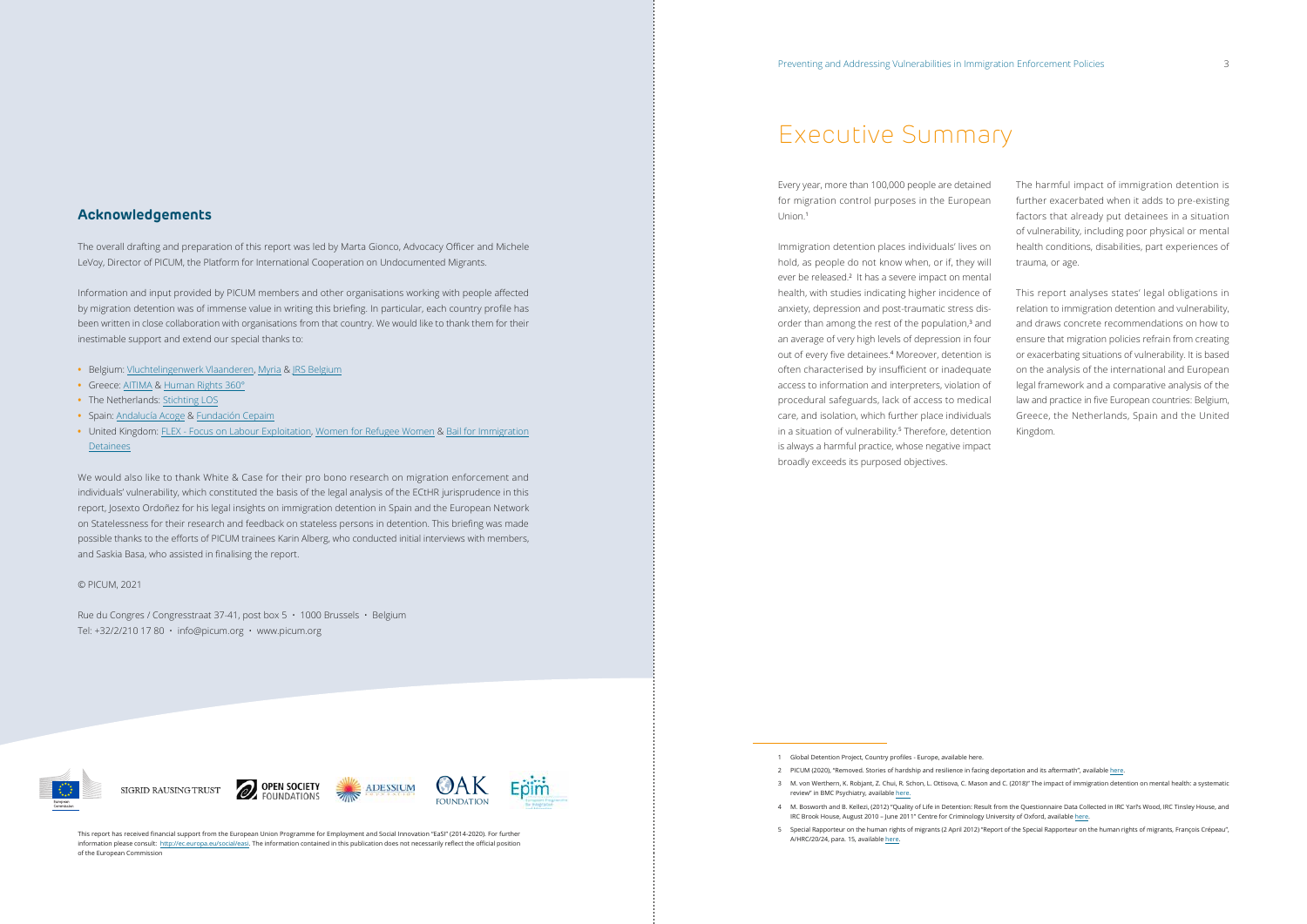# **Key findings:**

#### International and European legal framework

- 11 United Nations Higher Commission for Refugees (1999) "UNHCR Revised Guidelines on Applicable Criteria and Standards relating to the Detention of Asylum-Seekers", available here.
- 12 Special Rapporteur on the human rights of migrants (15 April 2019) " The impact of migration on migrant women and girls: a gender perspective", A/ HRC/41/38, available here.
- 13 Human Rights Committee (13 November 2002) " C. v. Australia " CCPR/C/76/D/900/1999, available here.
- 14 Working Group on Arbitrary Detention (7 February 2018) "Revised Deliberation No. 5 on deprivation of liberty of migrants", para. 41, available here; United Nations Human Rights Office of the High Commissioner, Global Migration Group (2017) "Principles and Guidelines, supported by practical guidance, on the human rights protection of migrants in vulnerable situations", principle 8(3), available here.
- 15 Special Rapporteur on the human rights of migrants (2 April 2012) "Report of the Special Rapporteur on the human rights of migrants, François Crépeau", A/HRC/20/24, available here.
- 16 Directive 2008/115/EC of the European Parliament and of the Council of 16 December 2008 on common standards and procedures in Member States for returning illegally staying third-country nationals OJ L 348, 24.12.2008, Article 15, available here. The same provision is maintained in Article 18 of the proposed Recast EU Returns Directive, available here
- 17 Directive 2013/33/EU of the European Parliament and of the Council of 26 June 2013 laying down the standards for the reception of applicants for international protection (recast), Article 11(1), available here.
- 18 I. Majcher (2019) "The European Union Returns Directive and its Compatibility with International Human Rights Law", Leiden, The Netherlands: Brill, p. 518, available here.

20 C. Hruschka, and L. Leboeuf (2019) "Vulnerability: A Buzzword or a Standard for Migration Governance?" Population & Policy Compact 20, available here. 21 Amnesty International the Netherlands, Médecins du Monde the Netherlands and LOS Foundation – Immigration Detention Hotline (2016) "To confine

- **•** States have a positive obligation to protect individuals in situations of vulnerability. Under international law, individuals in situations of vulnerability should not be detained.<sup>6</sup> Specific safeguards also apply to the following individuals in situations of vulnerability: children,7 victims of torture,<sup>8</sup> victims of trafficking in human beings,<sup>9</sup> women in detention,<sup>10</sup> pregnant women,<sup>11</sup> lesbian, gay, bisexual, transgender and gender-diverse persons,<sup>12</sup> people living with a mental illness,<sup>13</sup>people with disabilities<sup>14</sup> and stateless people.<sup>15</sup>
- **•** Under EU law, the 2008 Return Directive<sup>16</sup> establishes an obligation to pay "particular attention" to individuals in situation of vulnerability. While the standards its sets are lower than in the Reception Condition Directive,<sup>17</sup> it can be argued that, under EU law, the level of protection granted to people in a vulnerable situation and detained for immigration purposes should be the same whatever the reasons for their detention. Therefore, the standards set by the Reception Condition Directive should also apply to detainees under the Return Directive.<sup>18</sup>

### Definition of vulnerability

- 
- or to protect? Vulnerable people in immigration detention", available here.
- **•** Despite the increasing references to the term "vulnerability" in migration and refugee law,<sup>19</sup> there is no commonly agreed definition of vulnerability in international and EU law.20 Most legal frameworks, including the EU Return Directive and the member states analysed in this report, adopt a "group-based" approach to vulnerability, which only looks at pre-existing personal factors of vulnerability. In most cases, this list is exhaustive, therefore factors which are not explicitly mentioned by the legal framework are not considered.
- **•** A group-based approach to vulnerability is fundamentally incomplete because it ignores the impact of external factors which can create

a situation of vulnerability even in absence of pre-existing personal factors of vulnerability. To strike a balance between the risks of a checklist approach and a more comprehensive, but more difficult to operationalise, definition of vulnerability, it is key to ensure that the decision is taken at the individual level, and that the list is non-exhaustive and allows to take into consideration different factors on a case-by-case basis.21 Furthermore, the process is key: the right to be heard, as well as the involvement of a multidisciplinary team at least in the assessment phase, are important safeguards that contribute to the adequate identification of different factors of vulnerability.

# Vulnerability screening and assessment procedures

- **•** In the **Netherlands**, **Spain** and **Greece**, there are no standard vulnerability screenings or assessment practices. In practice, vulnerabilities can be raised by migrants, their lawyers or medical professionals, but there is no official procedure prior or during detention. In **Belgium** and in the **United Kingdom**, where some forms of screening procedures exist, people who are identified as vulnerable are frequently still detained as the outcome of the screening is balanced against migration control purposes. As a consequence, individuals who are identified as vulnerable are still frequently detained. NGOs services and interpretation is key to ensure their timely identification. In practice, however, these rights are not always effective, due to lack of funding, the remote locations of the detention centres, and/or insufficient staffing. Services are particularly lacking in the context of de facto detention centres, such as in police stations in **Greece**. **•** The frequent lack of interpretation while accessing services (including legal aid and health care) and in the decision-making processes further hinders the identification of vulnerabilities.
- **•** Factors of vulnerability frequently need to be raised by lawyers, NGOs and medical personnel.

For this reason, access to legal and medical aid,

**•** In the five countries analysed by this report, civil society organisations have access to detention

<sup>6</sup> Working Group on Arbitrary Detention (7 February 2018) "Revised Deliberation No. 5 on deprivation of liberty of migrants", para. 41, available here.

<sup>7</sup> Joint general comment No. 4 (2017) of the Committee on the Protection of the Rights of All Migrant Workers and Members of Their Families and No. 23 (2017) of the Committee on the Rights of the Child on State obligations regarding the human rights of children in the context of international migration in countries of origin, transit, destination and return, available here.

<sup>8</sup> Special Rapporteur on the human rights of migrants (2 April 2012) "Report of the Special Rapporteur on the human rights of migrants, François Crépeau", .<br>A/HRC/20/24, available here.

<sup>9</sup> Office of the High Commissioner for Human Rights (2003) "Recommended Principles and Guidelines on Human Rights and Human Trafficking, guideline 2.6 and 6.1, available here.

<sup>10</sup> Committee on the Elimination of Discrimination against Women (5 December 2008) "General Recommendation No. 26 on women migrant workers" CEDAW/C/2009/WP.1/R, available here. ; Special Rapporteur on the human rights of migrants (2 April 2012) "Report of the Special Rapporteur on the human rights of migrants, François Crépeau", A/HRC/20/24, available here.

<sup>19</sup> I. Atak, D. Nakache, E. Guild, F. Crépeau (2018). "Migrants in vulnerable situations and the Global Compact for Safe Orderly and Regular Migration." Legal Studies Research Paper No. 273/2018, Queen Mary University of London.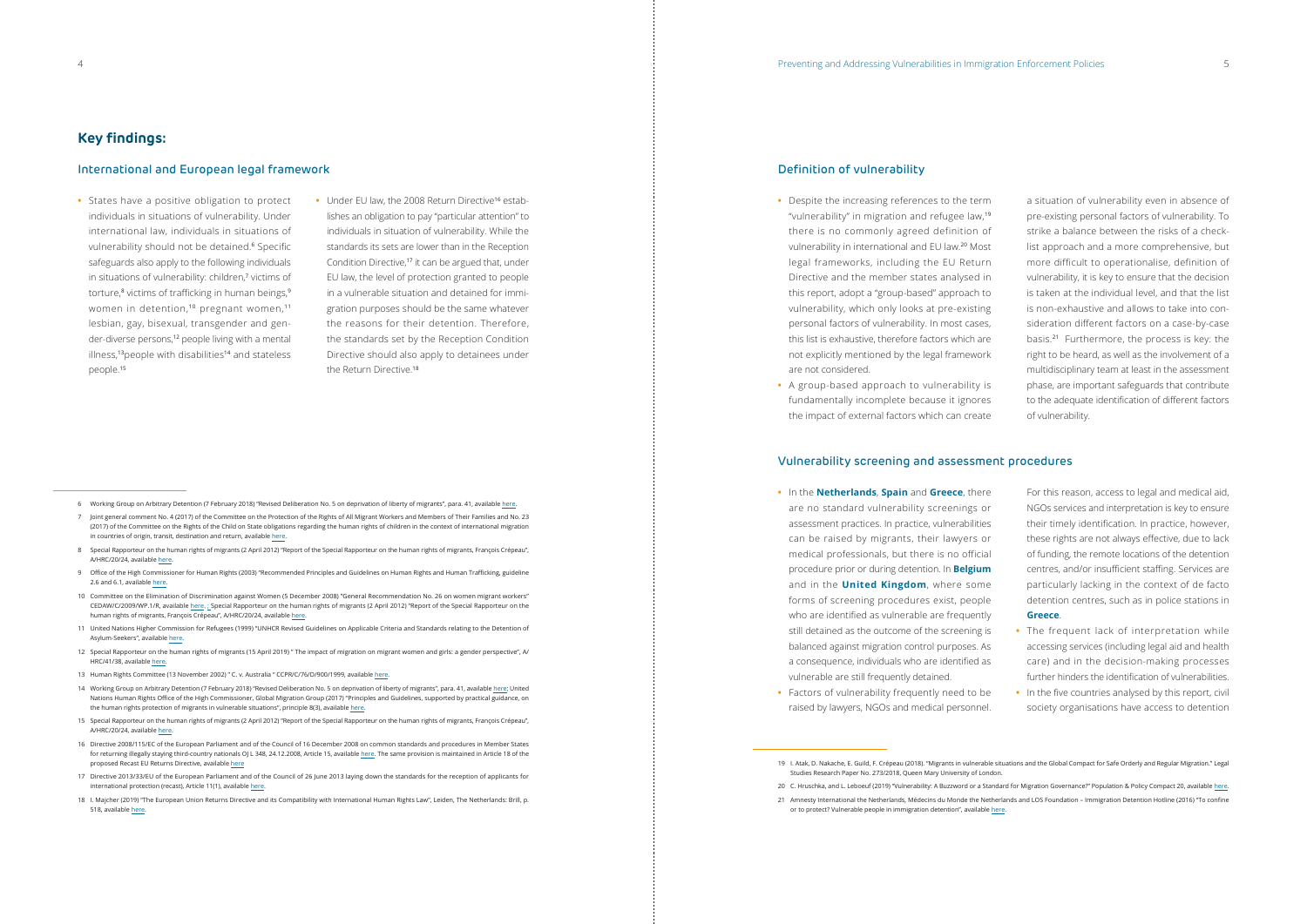centres, but often face difficulties or administrative burdens to exercise this right. Access is often granted only based on a bilateral agreement between the CSO and the authorities. Moreover,

> is not considered as a factor of vulnerability in detention decisions. Furthermore, all of these countries fail to impose an obligation to identify a country of removal prior to the decision to detain. This can lead to an imposition of a detention order despite the lack of reasonable prospect of removal, thus making their detention arbitrary under European<sup>24</sup> and international<sup>25</sup> law.

> access to detention centres does not equate with the right to set up official structured monitoring systems, which are often lacking in practice.

## Specific groups

- **•** In the EU Return Directive, as well as the national legislation of **Belgium**, **Spain** and **the Netherlands**, mental health issues are not included in the definition of vulnerability, despite broad evidence of the high incidence of mental health issues in immigration detention,<sup>22</sup> and the lack of adequate support in the countries analysed. In **Belgium** and **Spain**, individuals living with mental health issues are sometimes placed in solitary confinement within the immigration detention system, which is also used as a punitive measure. Furthermore, mental health issues are often too easily dismissed, leading to further deterioration of individuals' conditions while in detention. In 2020, 51% of the immigration detainees in the Brook House centre in the **United Kingdom** were considered at risk of suicide.<sup>23</sup>
- **•** Stateless people are particularly at risk of prolonged and arbitrary detention. In the five countries analysed by this report, statelessness
- **•** Despite the broad evidence of the negative impact of immigration detention on children,<sup>26</sup> and consensus at the UN level that detaining children based on the children's or their parents' migration status is always a human rights violation and is never in the best interests of a child,<sup>27</sup> child detention remains widely used across the EU.28 Alternatives to detention are underused and applied for only a small number of individuals or families.<sup>29</sup>
- 22 . Shaw (2016)"Review into the Welfare in Detention of Vulnerable Persons A report to the Home Office", p. 175, available here; Jesuit Refugee Service - Europe (2010), "Becoming Vulnerable in Detention: Civil Society Report on the Detention of Vulnerable Asylum Seekers and Irregular Migrants in the European Union", p. 92, available here.
- 23 The Guardian (13 November 2020) "Asylum seekers crossing Channel face 'inhumane treatment', observers say", available here.
- 24 EU Return Directive, Article 15(4), available here.
- 25 UN Working Group on Arbitrary Detention (7 February 2018) "Revised Deliberation No. 5 on deprivation of liberty of migrants", para. 27, available here.
- 26 Australian Human Rights Commission, 2014, "The forgotten children: National Inquiry into Children in Immigration Detention", available here. ; https:// www.thelancet.com/journals/lancet/article/PIIS0140-6736(18)31567-8/fulltext; A. Lorek, K. Ehntholt et al (2009)"The mental and physical health difficulties of children held within a British immigration detention center: a pilot study", available here.
- 27 Ioint general comment No. 4 (2017) of the Committee on the Protection of the Rights of All Migrant Workers and Members of Their Families and No. 23 (2017) of the Committee on the Rights of the Child on State obligations regarding the human rights of children in the context of international migration in countries of origin, transit, destination and return, available here.
- 28 The EU-funded evaluation of the implementation of the Returns' Directive found that 17 EU countries reportedly detain unaccompanied children (15 member states, and 2 Schengen Associated Countries) and 19 countries detain families with children. The evaluation notes that some of these countries detain unaccompanied children only occasionally in practice (Austria, Czech Republic, Lithuania, Luxembourg, Malta, Slovenia and Sweden). 11 countries reported that they do not detain unaccompanied children in practice and 8 reported that they do not detain families with children. Matrix & ICMPD, Evaluation on the application of the Return Directive (2008/115/EC), Final Report, European Commission – DG Home Affairs, Luxembourg: Publications Office of the European Union, 22 October 2013, available here; c.f. PICUM, Child Immigration Detention in the EU, available here.
- 29 A. Bloomfield, E. Tsourdi, J. Pétin, P. de Bruycker (ed.), Alternatives to Immigration and Asylum Detention in the EU: Time for Implementation, January 2015, available here; c.f. PICUM, Child Immigration Detention in the EU, available here.
- **•** Children are detained in all five countries analysed in the report. This includes: » Unaccompanied children whose ages are contested (**Belgium**, **Greece**, **Spain**); » Children who are suspected of a crime or failed to comply with reporting duties (**Netherlands**); » Children detained in police stations under **•** Often excluded from group-based definitions of vulnerability, men in detention also face specific vulnerabilities, often linked to their young age, experiences of trauma and abuses, and their migratory journey. In some countries, detention centres for men are more densely populated, leading to higher risks of conflict with the staff and poorer conditions.
- 
- 
- the Greek "protective custody" system<sup>30</sup> a practice deemed unlawful by the European Court of Human Rights.<sup>31</sup> » In **Greece**, women can be held for long periods in police stations and deprived of access to basic hygiene products. » In the **United Kingdom**, many women denounced pervasive sexual harassment. **•** Transgender, intersex and gender non-conforming persons in detention regularly experience discrimination and are vulnerable to a number of harms including physical and sexual violence, solitary confinement as well as verbal and psychological abuse. In the absence of gender recognition and gender responsive policies, transgender, intersex and gender non-conforming persons are often misclassified and detained in facilities according to their sex assigned at birth rather than their self-determined gender identity.<sup>32</sup>
- **•** Gender-specific needs and vulnerabilities are often overlooked in detention centres. Women face particular obstacles which can exacerbate vulnerabilities in detention.
- - Insufficient female staff in detention centres has also been reported, meaning that health screenings and searches are often done by male medical professionals or guards, in some cases causing further delays until female staff is available.
	- » In **Belgium**, some women are held in mixed centres where they are outnumbered by the male population, thus creating discomfort among some.

30 Human Rights Watch (14 April 2020) "Greece: Free Unaccompanied Migrant Children", available here.

- 31 H.A. and others v. Greece- App no 19951/16 (28 February 2019, ECtHR), available here
- 32 International Detention Coalition (2016) "LGBTI Persons in Immigration Detention", available here.
- 
-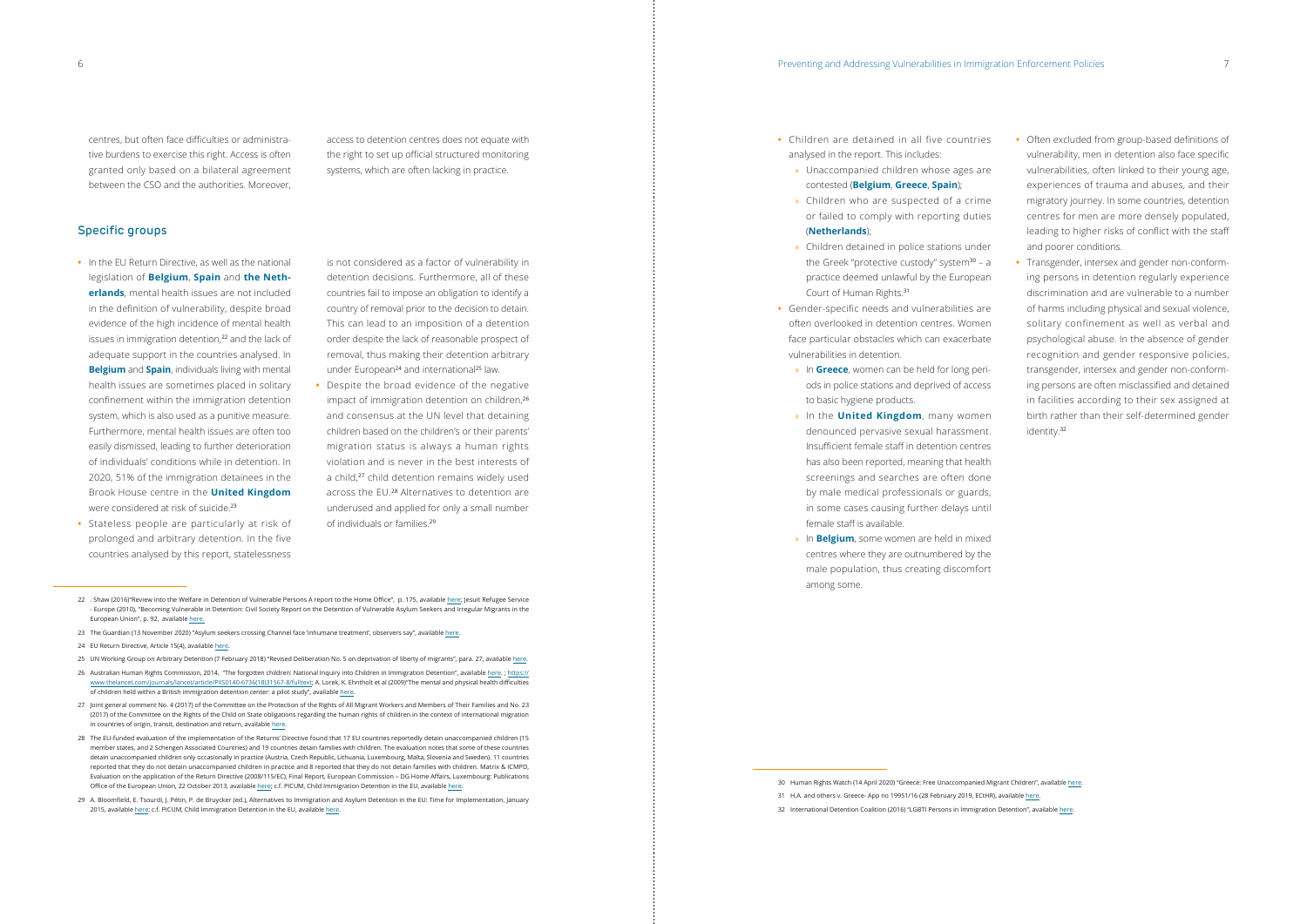# Recommendations

# Defining vulnerability:

- **•** Definitions of vulnerability should be based on an open-ended list, which takes into consideration the intersectional nature of vulnerability as well as vulnerabilities caused by detention itself.
- **•** Mental health issues should be explicitly included in the definition of vulnerability, alongside

physical health, age, gender, sexual orientation and gender identity, past experiences of trauma, torture or human trafficking, disability, statelessness, and any other protection needs.

**•** Vulnerability should always be determined and assessed on an individual basis.

### Screening and assessment procedures:

- **•** There should be a clear legal obligation to screen and assess individuals' vulnerability before a decision to detain is taken and before individuals are placed into situations of deprivation or restriction of liberty, to prevent the harmful effect that even short periods of detention can have on individuals in pre-existing situations of vulnerability.
- **•** States should develop clear vulnerability screening and assessment procedures in close cooperation with civil society organisations and other stakeholders.
- **•** Vulnerability screening and assessment procedures should be transparent. Each decision should be motivated in writing and made accessible to detainees and their lawyers.
- **•** In the vulnerability screening phase, individuals should always be heard.
- **•** Vulnerability assessments should be conducted by an independent and multidisciplinary panel.
- **•** In some cases, factors of vulnerability can only be identified with time, and after a relationship of trust is established. Furthermore, detention itself might affect individuals' vulnerability, exacerbating

existing vulnerabilities or creating new ones. For these reasons, vulnerability should be reassessed at regular time intervals.

- **•** Alternatives to detention should be available and considered for each case, independent of individuals' vulnerability.
- **•** States should collect data on vulnerability screening procedures and their outcomes, including how many individuals in a situation of vulnerability are released or detained.
- **•** Individuals involved in the vulnerability screening and assessment procedures, as well as other individuals who come into contact with detainees, including detention officials, or who take decisions on detention, should be adequately and regularly trained on the identification and assessment of vulnerabilities and on the impact of detention on individuals' health.
- **•** The screening and assessment procedures should take into consideration gender-specific needs, including by making available sufficient female staff to attend to the particular needs of the female detainee population, including cis and transgender women.

## Access to legal aid and services:

- **•** All communication, including with lawyers and medical staff, should be made through an interpreter whenever needed. Documents regarding the decision to detain should be translated in a language that is understood.
- **•** Free access to legal aid should be available to challenge the detention order.
- **•** Everyone should have access to medical screening before detention. Medical health care, including psychological support, should always be available.

- 
- 
- 
- 
- 
- 
-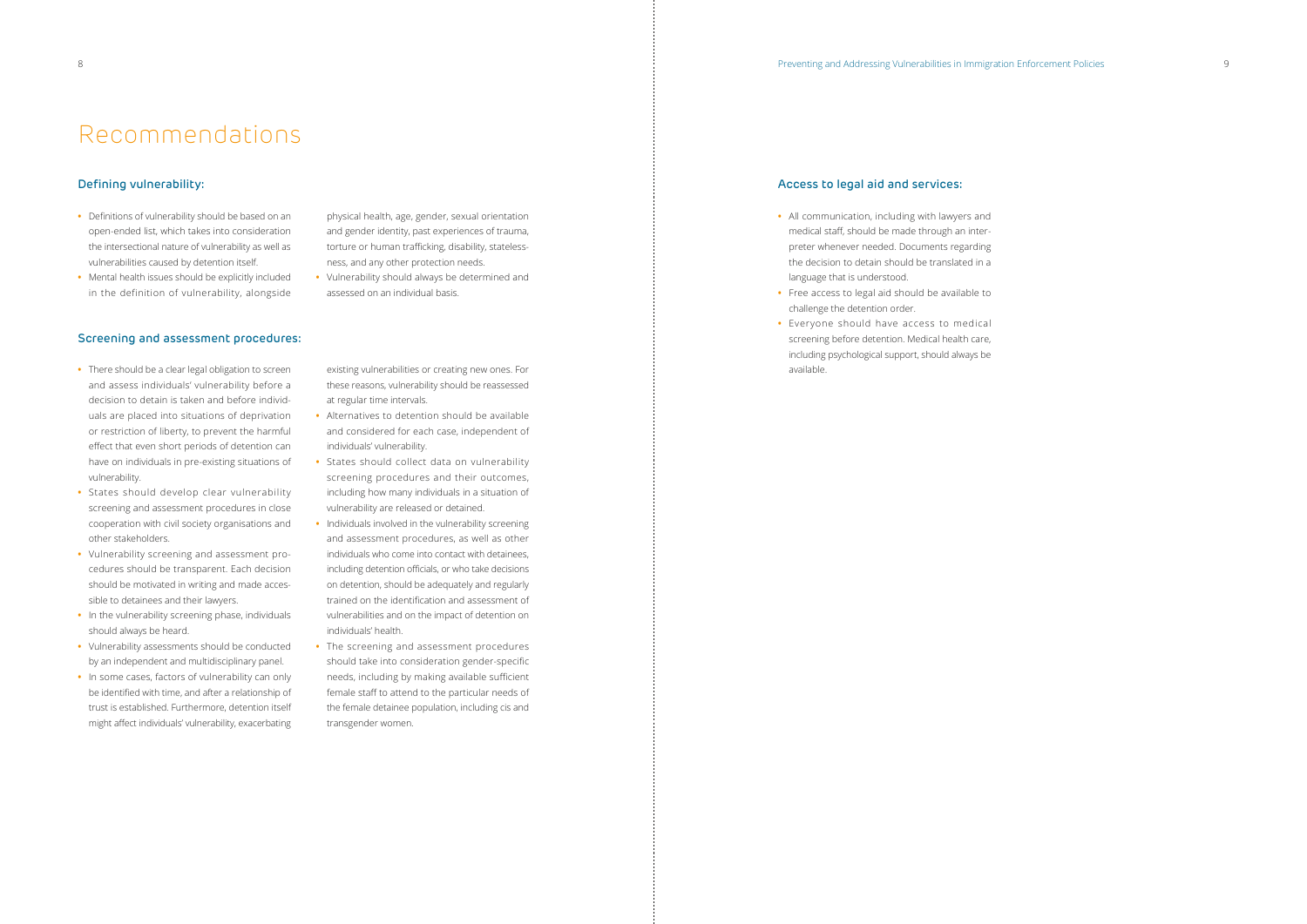© PICUM, 2021 Design: www.chocolatejesus.be Cover image: PICUM

10